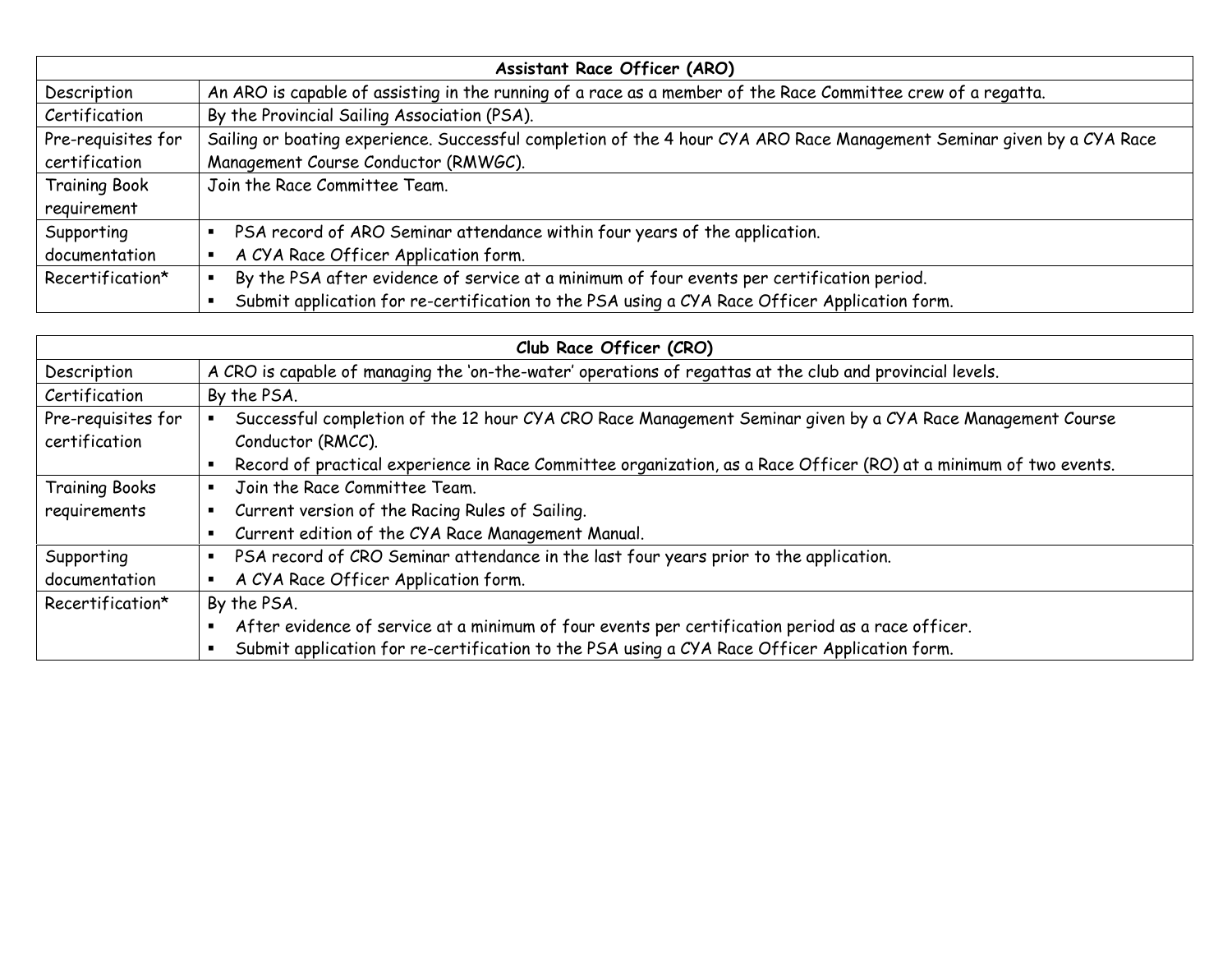| National Race Officer (NRO) |                                                                                                                                        |  |  |  |  |
|-----------------------------|----------------------------------------------------------------------------------------------------------------------------------------|--|--|--|--|
| Description                 | A NRO is capable of managing the 'on-the-water' operations of provincial, regional and national championships, utilizing a variety     |  |  |  |  |
|                             | of racing formats.                                                                                                                     |  |  |  |  |
| Certification               | By the CYA Race Management Working Group (RMWG).                                                                                       |  |  |  |  |
| Pre-requisites for          | Minimum two year service as CRO.<br>$\blacksquare$                                                                                     |  |  |  |  |
| certification               | Minimum four events as a RO, Principal Race Officer (PRO), Deputy Race Officer (DRO) or Mentor within the past two                     |  |  |  |  |
|                             | years.                                                                                                                                 |  |  |  |  |
|                             | Successful completion of the CYA Race Management Seminar within the last four years prior to the application.<br>٠                     |  |  |  |  |
|                             | Applicants must show they have kept abreast of the changes made to the current RRS and are certified at any level as a<br>٠<br>jurist. |  |  |  |  |
|                             | Evidence of experience in varying currents, depths and weather conditions.                                                             |  |  |  |  |
|                             | Evidence of exposure to different venues.<br>٠                                                                                         |  |  |  |  |
|                             | Experience with different racing formats such as one design racing, handicap keel boat racing, buoy racing and utilization of<br>٠     |  |  |  |  |
|                             | various course formats; windward/leeward, trapezoid, triangle, upwind and downwind finishes.                                           |  |  |  |  |
|                             | Demonstrating 'on-the-water' ability, particularly in stress situations and positive results of a review by peers and mentors.<br>٠    |  |  |  |  |
| <b>Training Books</b>       | Join the Race Committee Team.<br>$\blacksquare$                                                                                        |  |  |  |  |
| requirements                | Current version of the Racing Rules of Sailing.<br>$\blacksquare$                                                                      |  |  |  |  |
|                             | Current edition of the CYA Race Management Manual.<br>٠                                                                                |  |  |  |  |
|                             | Recommended ownership of ISAF cases, CYA appeals and ISAF Q&A's. The documents are available for purchase on-line or                   |  |  |  |  |
|                             | via free download in PDF format.                                                                                                       |  |  |  |  |
| Supporting                  | Sailing instructions drafted under the responsibility of the applicant for a handicap keelboat and/or one design event where<br>٠      |  |  |  |  |
| documentation               | the applicant served as a RO or PRO.                                                                                                   |  |  |  |  |
|                             | A CYA Race Officer Application form.<br>٠                                                                                              |  |  |  |  |
|                             | An email address list of four (4) National and higher officials (ROs, Judges & Umpires) who have served with the candidate<br>٠        |  |  |  |  |
|                             | for major events over the preceding four years with at least two being Race Officers.                                                  |  |  |  |  |
|                             | Report forms will be sent to selected references by the RMWG.                                                                          |  |  |  |  |
| Recertification*            | By the CYA RMWG. After evidence of service at a minimum of four events per certification period as PRO, RO, DRO or<br>$\blacksquare$   |  |  |  |  |
|                             | Mentor of same.                                                                                                                        |  |  |  |  |
|                             | Applicants must show they have kept abreast of the changes made to the current RRS and are certified at any level as a<br>٠            |  |  |  |  |
|                             | jurist.                                                                                                                                |  |  |  |  |
|                             | Submit application for re-certification to the CYA using a CYA Race Officer Application form.<br>٠                                     |  |  |  |  |
|                             | Attendance of a CYA Race Management Seminar within the last six years.                                                                 |  |  |  |  |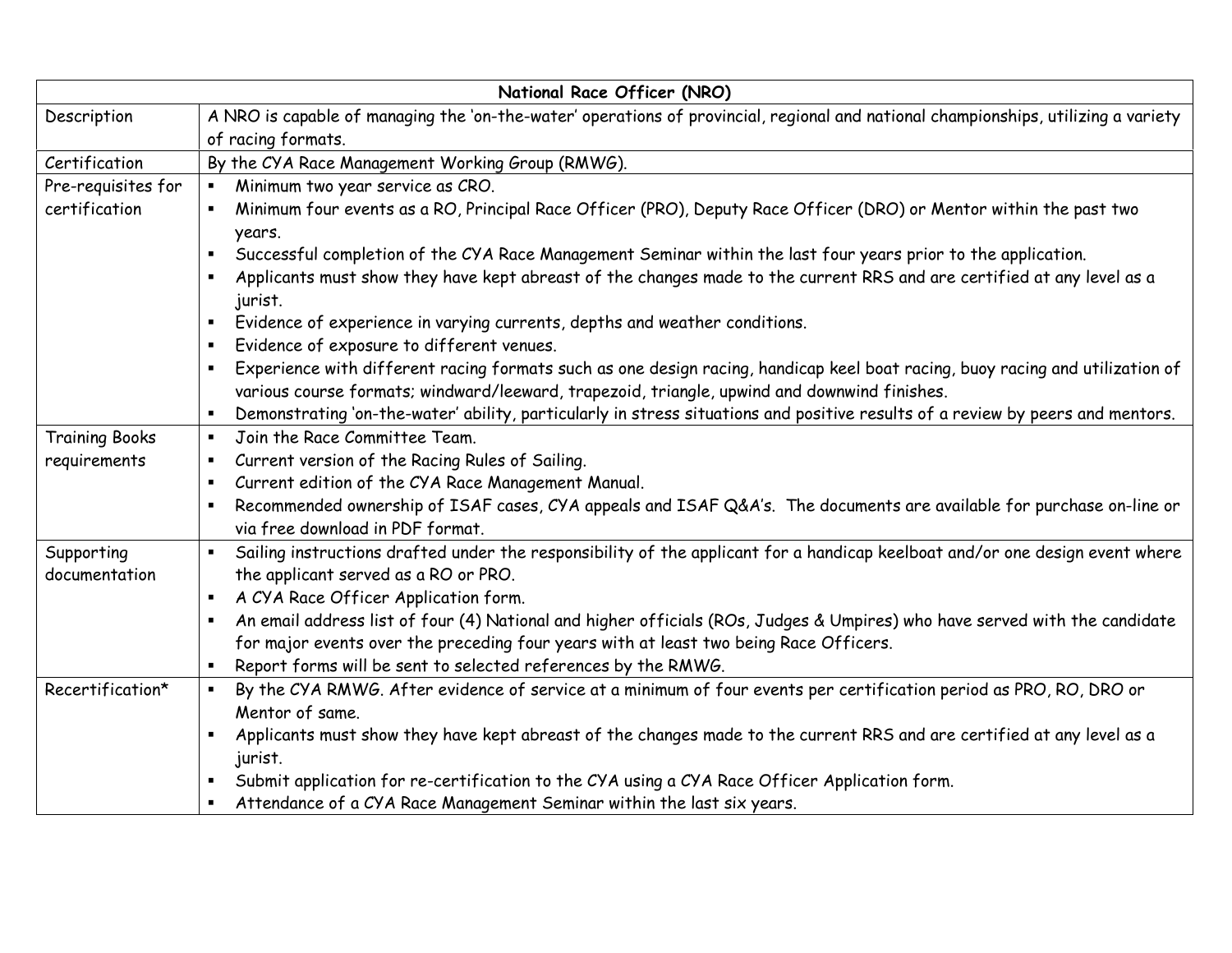| Senior National Race Officer (SNRO) |                                                                                                                                                          |  |  |  |
|-------------------------------------|----------------------------------------------------------------------------------------------------------------------------------------------------------|--|--|--|
| Description                         | A SNRO is capable of managing, as RO or PRO, the 'on-the-water' operations of national and international championships of                                |  |  |  |
|                                     | above-average size and complexity. The SNRO is familiar with all racing formats. The SNRO is familiar and has experience in                              |  |  |  |
|                                     | every area of conducting a multi class regatta from participation as a member of the OA to leader of the race committee.                                 |  |  |  |
| Certification                       | By the CYA RMWG.                                                                                                                                         |  |  |  |
| Pre-requisites for                  | Minimum two years service as NRO.<br>$\blacksquare$                                                                                                      |  |  |  |
| certification                       | Minimum four events as a RO, PRO, DRO or Mentor within the past two years.                                                                               |  |  |  |
|                                     | Successful completion of the CYA Race Management Seminar within the last four years prior to the application.<br>п                                       |  |  |  |
|                                     | Applicants must show they have kept abreast of the changes made to the current RRS and are certified at any level as a<br>п<br>jurist.                   |  |  |  |
|                                     | Evidence of experience in varying currents, depths and weather conditions.<br>$\blacksquare$                                                             |  |  |  |
|                                     | Evidence of exposure to different venues.<br>$\blacksquare$                                                                                              |  |  |  |
|                                     | Evidence of knowledge of all the various formats of racing and experiences with fleet racing plus a minimum of two other                                 |  |  |  |
|                                     | formats: (match, radio, board, team, offshore).                                                                                                          |  |  |  |
|                                     | Evidence of running races utilizing at least 5 of the following 6 formats; windward/leeward, trapezoid, triangle courses, Z<br>$\blacksquare$            |  |  |  |
|                                     | course sailboard races, multiple class starts, and handicap racing.                                                                                      |  |  |  |
|                                     | Demonstrating 'on-the-water' ability, particularly in stress situations and positive results of a review by peers and mentors.<br>п.                     |  |  |  |
| <b>Training Books</b>               | Join the Race Committee Team.<br>$\blacksquare$                                                                                                          |  |  |  |
| requirements                        | Current version of the Racing Rules of Sailing.<br>$\blacksquare$                                                                                        |  |  |  |
|                                     | Current edition of the CYA Race Management Manual.                                                                                                       |  |  |  |
|                                     | Recommended ownership of ISAF cases, CYA appeals and ISAF Q&A's. The documents are available for purchase on-line or<br>via free download in PDF format. |  |  |  |
| Supporting                          | Sailing instructions drafted under the responsibility of the applicant for a provincial, regional championship, national or                              |  |  |  |
| documentation                       | international championship where the applicant served as an RO or PRO.                                                                                   |  |  |  |
|                                     | A CYA Race Officer Application form.                                                                                                                     |  |  |  |
|                                     | An email address list of six (6) National and higher officials (ROs, Judges & Umpires) who have served with the candidate                                |  |  |  |
|                                     | for major events over the preceding four years with at least two being Race Officers. Report forms will be sent to                                       |  |  |  |
|                                     | selected references by the RMWG.                                                                                                                         |  |  |  |
| Recertification*                    | By the CYA RMWG. After evidence of service at a minimum of four events per certification period as DRO, PRO, RO, or<br>$\blacksquare$                    |  |  |  |
|                                     | Mentor of same.                                                                                                                                          |  |  |  |
|                                     | Applicants must show they have kept abreast of the changes made to the current RRS and are certified at any level as a<br>٠                              |  |  |  |
|                                     | jurist.                                                                                                                                                  |  |  |  |
|                                     | Submit application for re-certification to the CYA using a CYA Race Officer Application form.<br>٠                                                       |  |  |  |
|                                     | Attendance of a CYA Race Management Seminar within the last six years.                                                                                   |  |  |  |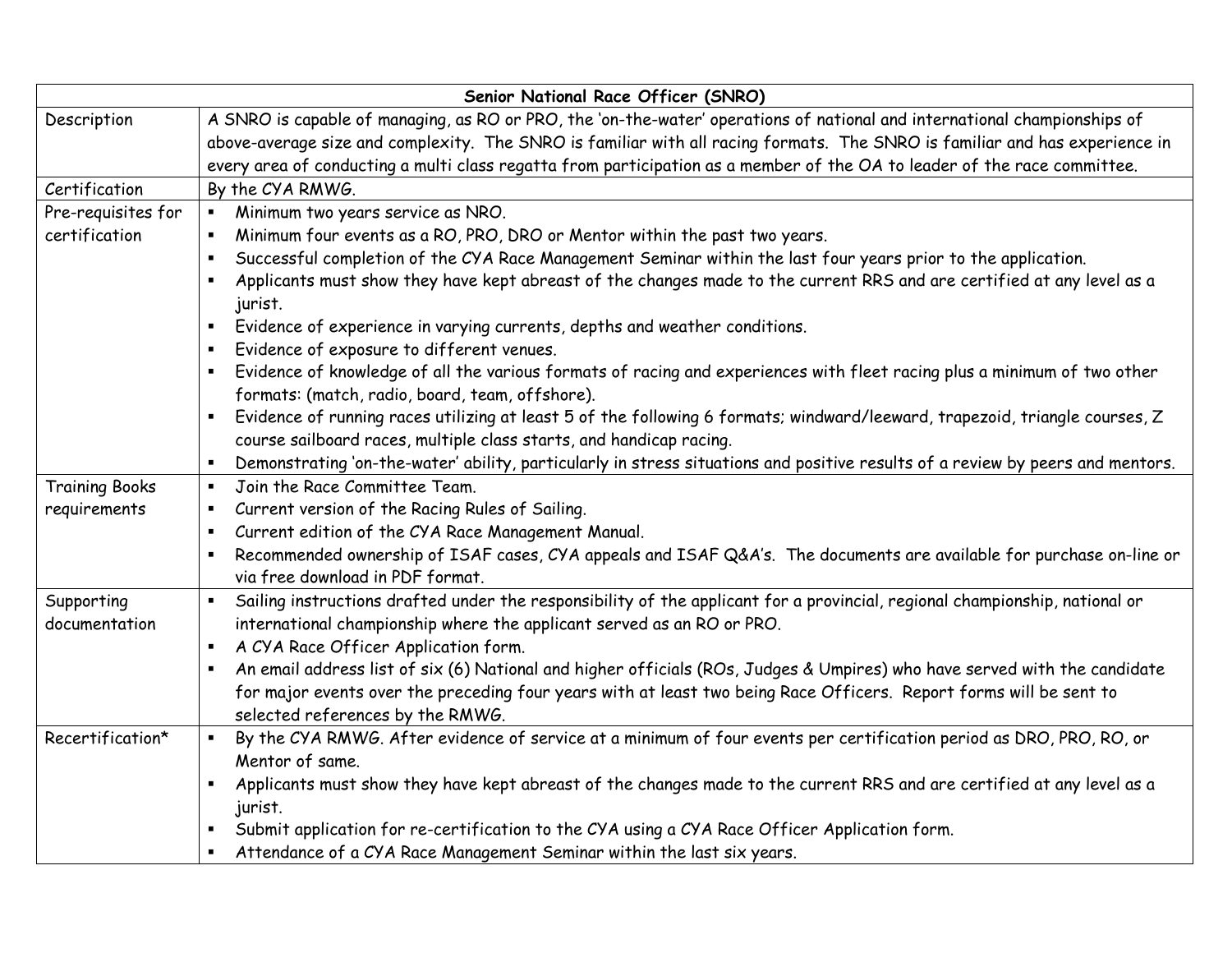| <b>International Race Officer (IRO)</b> |                                                                                                                             |  |
|-----------------------------------------|-----------------------------------------------------------------------------------------------------------------------------|--|
| Description                             | An IRO is responsible for the Organization and management of International racing events and may serve as the RO, the PRO,  |  |
|                                         | as a Class appointed Course Representative, as a Member National Authority (MNA) appointed Course Representative or as an   |  |
|                                         | ISAF appointed Course Representative.                                                                                       |  |
| Certification                           | By the International Sailing Federation (ISAF).                                                                             |  |
|                                         | Prior to being nominated as an IRO candidate by CYA, the applicant must be approved by the CYA RMWG.                        |  |
| Pre-requisites for                      | The first time applicant must have served as an SNRO for the CYA for a minimum of four years.                               |  |
| certification                           | First time applicants must file their applications with the CYA by July 1st of the year they wish to be considered by ISAF. |  |
| Supporting                              | Completed ISAF application form available on the ISAF website.                                                              |  |
| documentation                           |                                                                                                                             |  |
| Recertification                         | By ISAF                                                                                                                     |  |

| RACE MANAGEMENT COURSE CONDUCTOR (RMCC) |                                                                                                                                  |  |  |  |
|-----------------------------------------|----------------------------------------------------------------------------------------------------------------------------------|--|--|--|
| Description                             | A RMCC is a NRO or higher level who has been trained to give CYA Race Management Courses to applicants seeking ARO or CRO        |  |  |  |
|                                         | status.                                                                                                                          |  |  |  |
| Certification                           | By the CYA RMWG.                                                                                                                 |  |  |  |
| Pre-requisites for                      | Minimum two years service as a NRO or higher.                                                                                    |  |  |  |
| certification                           | After successful organization and running two ARO and CRO Race Management Seminars under supervision of a RMCC<br>٠              |  |  |  |
|                                         | during the last two year period.                                                                                                 |  |  |  |
| Supporting                              | A list of all courses conducted over the preceding two year period, including names, current email addresses of the Seminar<br>٠ |  |  |  |
| documentation                           | chairman and/or Host Official and the supervising RMCC.                                                                          |  |  |  |
|                                         | A CYA Race Officer Application form.<br>٠                                                                                        |  |  |  |
| Recertification*                        | Must hold three Race Management Seminars per certification period.<br>٠                                                          |  |  |  |
|                                         | List of all courses conducted during the certification period.                                                                   |  |  |  |
|                                         | Must have attended an IRO, advanced US-Sailing course or a CYA Race Management Seminar within the past certification             |  |  |  |
|                                         | period.                                                                                                                          |  |  |  |
|                                         | By the CYA RMWG.<br>п                                                                                                            |  |  |  |
|                                         | Submit application for re-certification to the CYA using a CYA Race Officer Application form.                                    |  |  |  |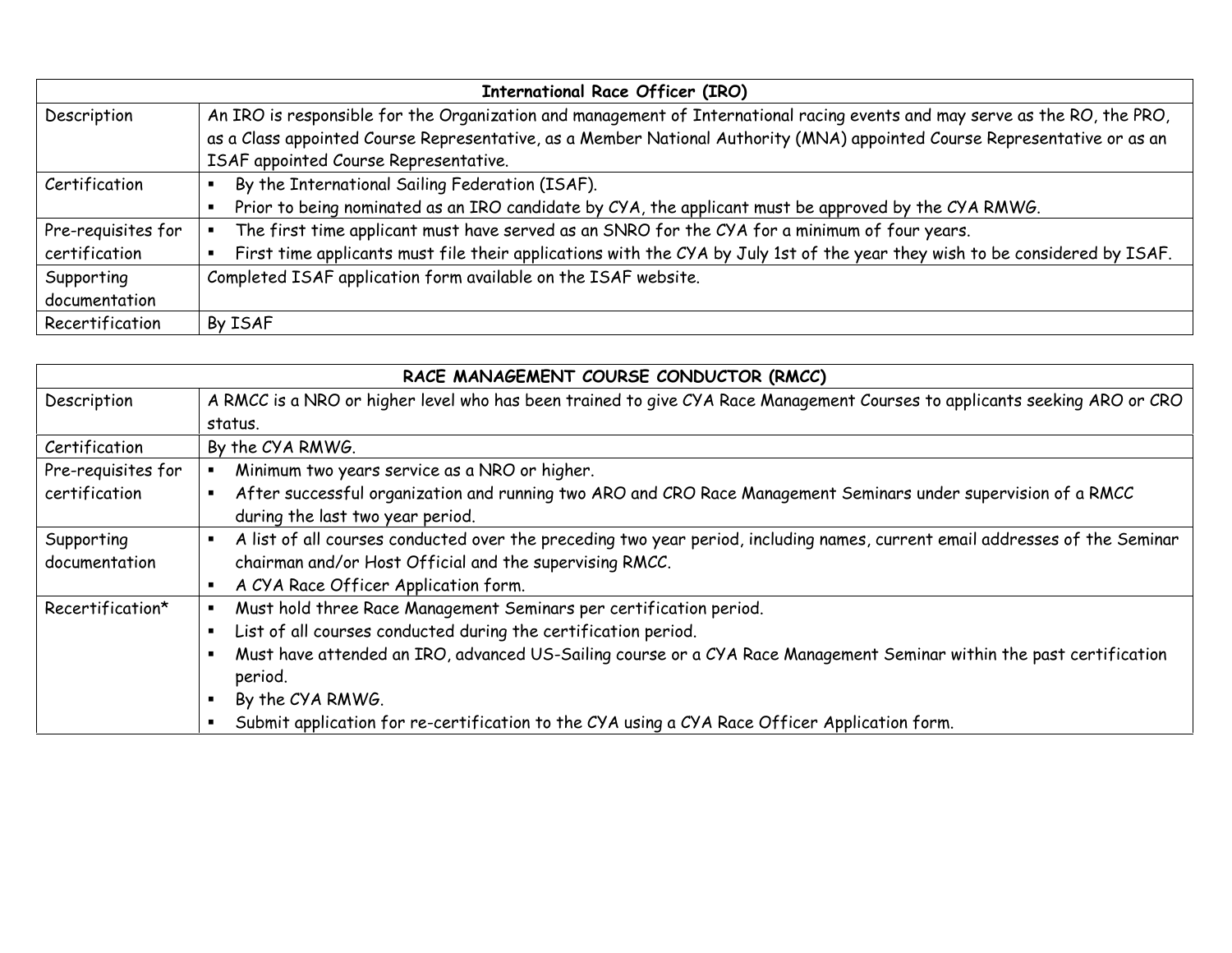| RACE MANAGEMENT INSTRUCTOR (RMI) |                                                                                                                      |  |  |
|----------------------------------|----------------------------------------------------------------------------------------------------------------------|--|--|
| Description                      | A RMI is a RMCC with a SNRO or higher level certification who has been trained to instruct the CYA Race Management   |  |  |
|                                  | Seminar to applicants seeking certification as a NRO or SNRO                                                         |  |  |
| Certification                    | By the CYA RMWG after acting as an instructor trainee at a CYA Race Management Seminar.                              |  |  |
| Pre-requisites for               | Minimum two year service as a RMCC.                                                                                  |  |  |
| certification                    | Current certification as a SNRO or higher.                                                                           |  |  |
|                                  | After successful organization and running of one CYA Race Management Seminar under supervision of a certified RMI    |  |  |
|                                  | during the last two year period either as the primary or assistant instructor.                                       |  |  |
| Supporting                       | A list of all courses conducted over the preceding four year period, including names, current email addresses of the |  |  |
| documentation                    | Seminar chairman and/or Host Official and the supervising RMI.                                                       |  |  |
|                                  | Submitting a CYA Race Officer Application form.                                                                      |  |  |
| Recertification*                 | Submit application for re-certification to the CYA using a CYA Race Officer Application form.                        |  |  |
|                                  | List of all courses conducted during the certification period.                                                       |  |  |
|                                  | By the CYA RMWG.                                                                                                     |  |  |

\*There will be a 4-year certification period, expiring December 31st. (First term will then be certification year plus 3 years).